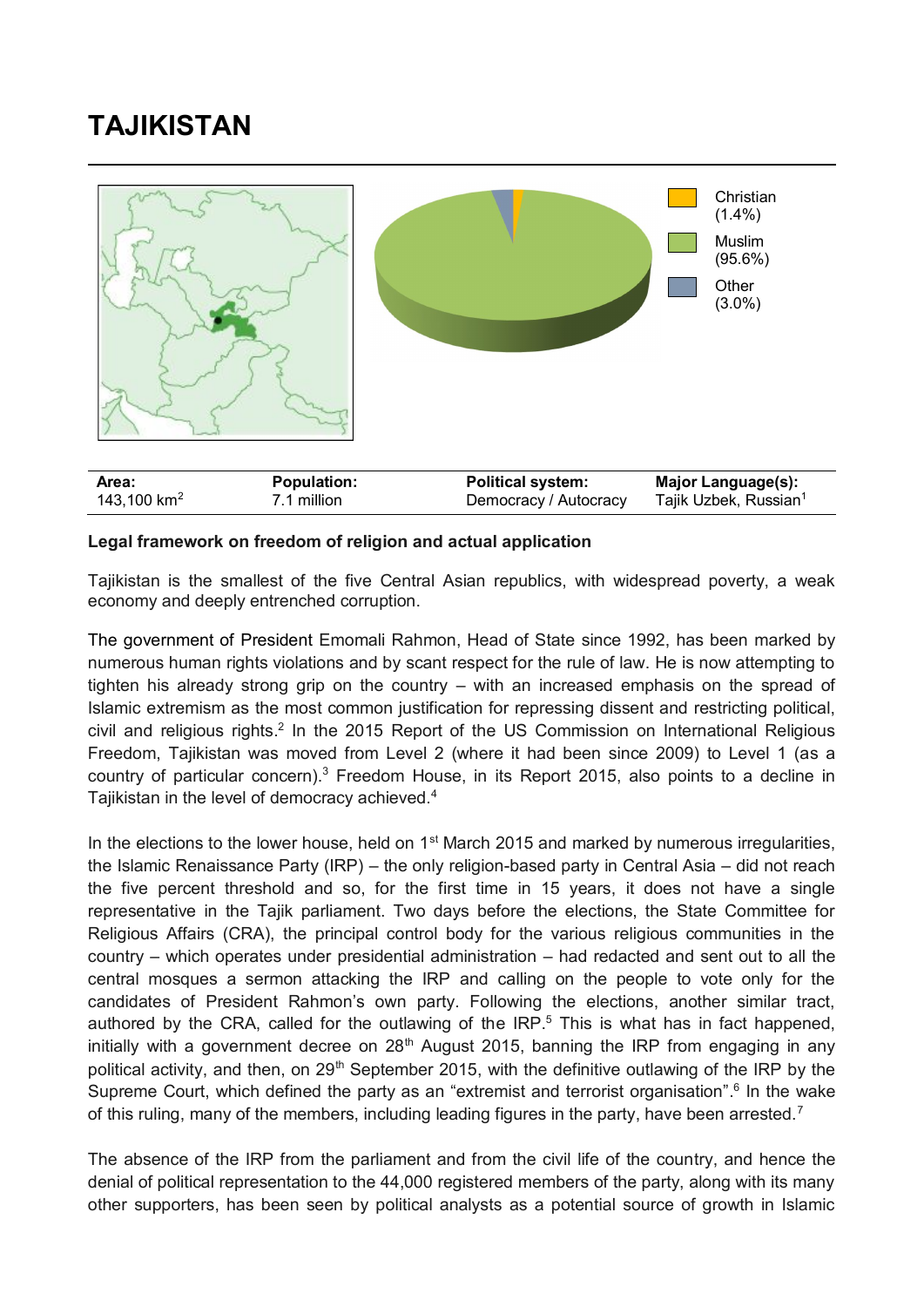# radicalism. 8

In June 2015 the Interior Minister Ramazan Rakhimzoda stated that the number of Tajiks fighting in Syria and Iraq has been steadily growing, reaching around 500 individuals.<sup>9</sup>

The current legislation on religion, which came into force in 2009, regards all exercise of religious freedom as illegal, except where authorised by the state. All religious groups are required to register, and there is a strict system of censorship. Further legal obstacles in the exercise of religious freedom have been introduced subsequently, with amendments to the civil and penal code and the law on parental responsibility of 2011 – which bans the participation of young people aged under 18 in religious activities, with the exception of funerals. Also worth noting in this context is the law on extremism, which is frequently used to justify coercive action against forms of Islam not approved by the state.

Freedom of information is likewise heavily restricted. In November 2015 parliament approved certain amendments to the law against terrorism, thereby legalising the severing of telephone and Internet communications.<sup>10</sup> In July 2015 a presidential decree ruled that all media outlets reporting official and government news could only do so with reference to the Khovar state information service.<sup>11</sup>

# **Incidents**

State control over the Islamic communities – which in any case cannot exist unless they belong to the Council of the Ulema, a body with close ties to the central government – is all-pervasive. The imams are all state employees, $12$  and the state also decrees the maximum number of mosques.

Only one madrassah (Islamic religious school) has been allowed to keep its doors open. At the beginning of 2014, the CRA likewise prepared and circulated to all the mosques in the country a manual containing 45 topics that must be covered in their sermons.<sup>13</sup> The ban on girls covering their heads in school remains in force, as does the ban on women and young people aged under 18 attending the mosques. On  $13<sup>th</sup>$  April 2015 the CRA banned all individuals under 35 from undertaking the Hajj pilgrimage to Mecca, citing the 20 percent reduction in the quota set for Tajikistan as the reason. However, many people think it is yet another government restriction to prevent young Tajiks from making contact while abroad with radical ideas or extremist groups.<sup>14</sup>

During the last year there have been numerous measures implemented by the state to marginalise the role of Islam in public life and restrict public expressions of religious devotion. In October 2015, for example, the authorities in Tajikistan banned all state employees from participating in Friday prayers.<sup>15</sup>

The government has also pursued a campaign against tendencies it considers "alien and contrary to Tajik culture", and in particular against the adoption of Islamic cultural practices. In this connection President Rahmon – obviously referring to the hijab – criticised "those women and girls who go about in black clothes that do not belong to Tajik culture or tradition, with the intent to disseminate radical ideas". 16

Subsequent to this, the first Vice Minister for internal affairs, Abdurahmon Alamshozoda, instructed the police to pay particular attention to women wearing "foreign clothing" and many traders involved in selling the hijab were ordered to stop selling this type of clothing. 17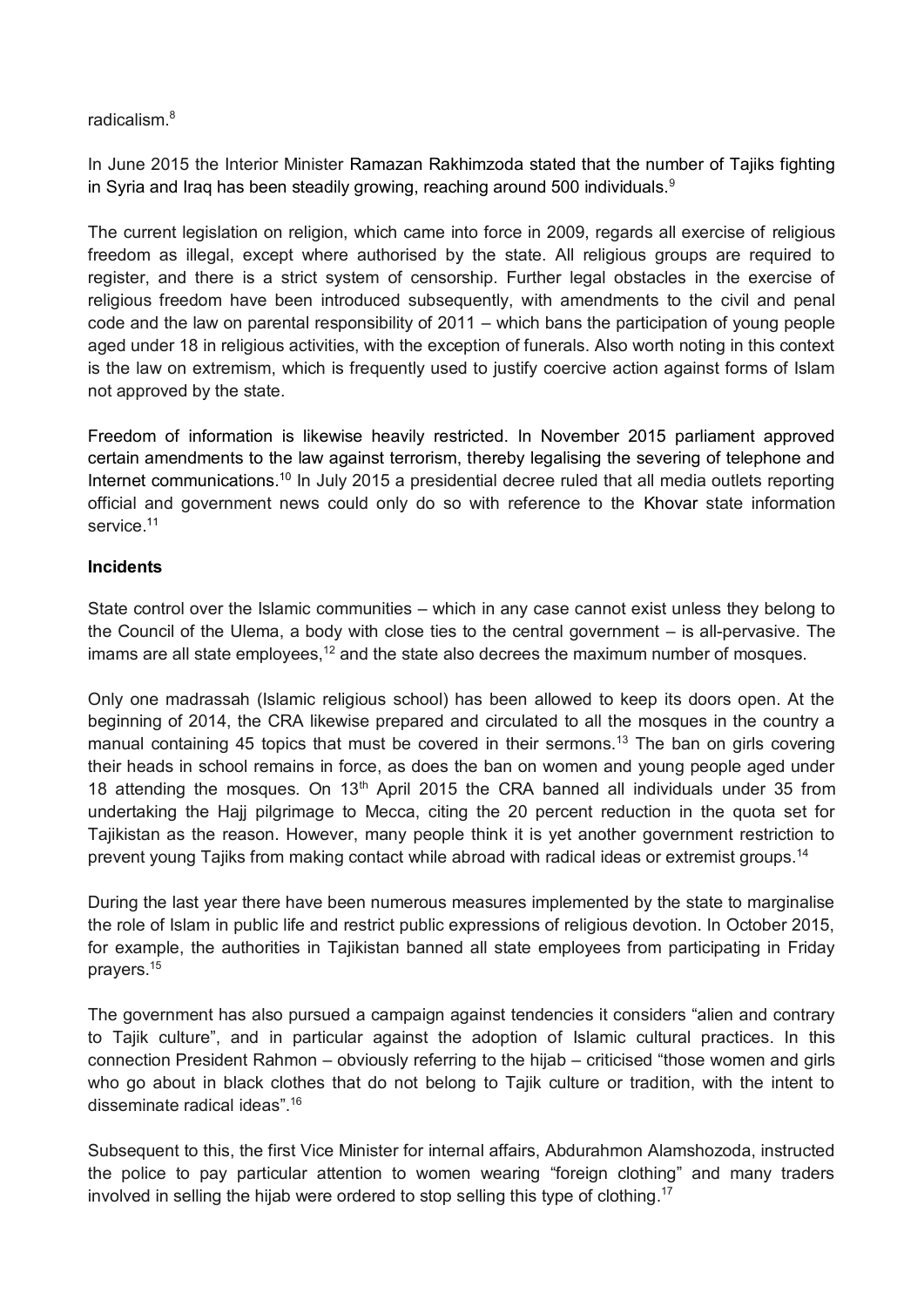Around about the same time, in March and April, a campaign began against men wearing beards, with various incidents reported of the police detaining Muslim men and forcibly shaving off their beards, ordering them not to grow them again. In the region of Khation alone, the police claimed to have shaved the beards of more than 13,000 men, as part of a "campaign against radicalisation."<sup>18</sup>

On 28th August a student by the name of Umar Bobojonov was arrested in Vakhdat for having publicly displayed a long beard and was beaten so violently that he was left in a coma for a week, after which time – according to local media – he died on  $3<sup>rd</sup>$  September.<sup>19</sup>

On 13<sup>th</sup> January 2016 the lower chamber of parliament in Tajikistan passed a law making it illegal to give new-born children non-Tajik names, banning in particular foreign or Islamic-sounding names.<sup>20</sup> The committee for language and terminology at the Academy of Sciences is now apparently drawing up a list of 4,000 names that are considered "suitable".

Many people fear that the severe tightening of the screws initiated by President Rahmon in order to check the radicalisation of Tajik society will have exactly the opposite effect. According to the Tajik expert, Faredun Hodizoda, "These actions and bans are a weapon that will undoubtedly be made use of by those seeking to promote jihad, in order to provoke a reaction."<sup>21</sup>

There have been many arrests of independent Islamic groups or those regarded as extremist. In December 2014 a court in Khujand, the second city of Tajikistan, sentenced 11 men for membership of the Islamic Movement of Uzbekistan (IMU), which is banned in Tajikistan, to terms ranging from nine to 19 years imprisonment.<sup>22</sup>

On 8<sup>th</sup> December 2014 the Supreme Court declared Salafist Muslims to be "extremists".<sup>23</sup> From the end of 2014 to the first few months of 2015, over 30 followers of Salafi Islam were sentenced to prison terms of two to 10 years, or fines equivalent to \$US10,000, for having followed a banned branch of Islam.<sup>24</sup>

In May 2015 a court in the northern region of Sughd sentenced 10 men to eight and a half years in prison each for being members of *Jamaat Ansarullah*, another Islamic group banned in 2006. In February 2015, in the same region, in the town of Istaravshan, another 13 men were sentenced to long prison terms (from nine to 12 years) for the same offence.<sup>25</sup>

In September 2015 14 men were arrested in the town of Nurek for having unfurled an ISIS flag; the previous month a group of adolescents were arrested in Shahrtuz for the same offence. $^{26}$ 

In July 2015, following a court ruling, some 80 Islamic websites were outlawed; a list of them was published on the website of the Tajik Interior Ministry.<sup>27</sup>

For all religious groups in the country, international contacts are severely limited. Since the beginning of 2015, the CRA has constantly refused the requests from various registered groups for permission to invite their co-religionists from abroad to take part in religious events. In July 2015 the Russian Orthodox Church was refused permission to invite two Orthodox scholars from Uzbekistan to take part in a conference. No reasons were given for the refusal.<sup>28</sup> Other religious communities have had similar problems.<sup>29</sup> Sadly, the approval of the CRA is necessary even to invite a foreign person as a guest to one's own community, without this necessarily involving any